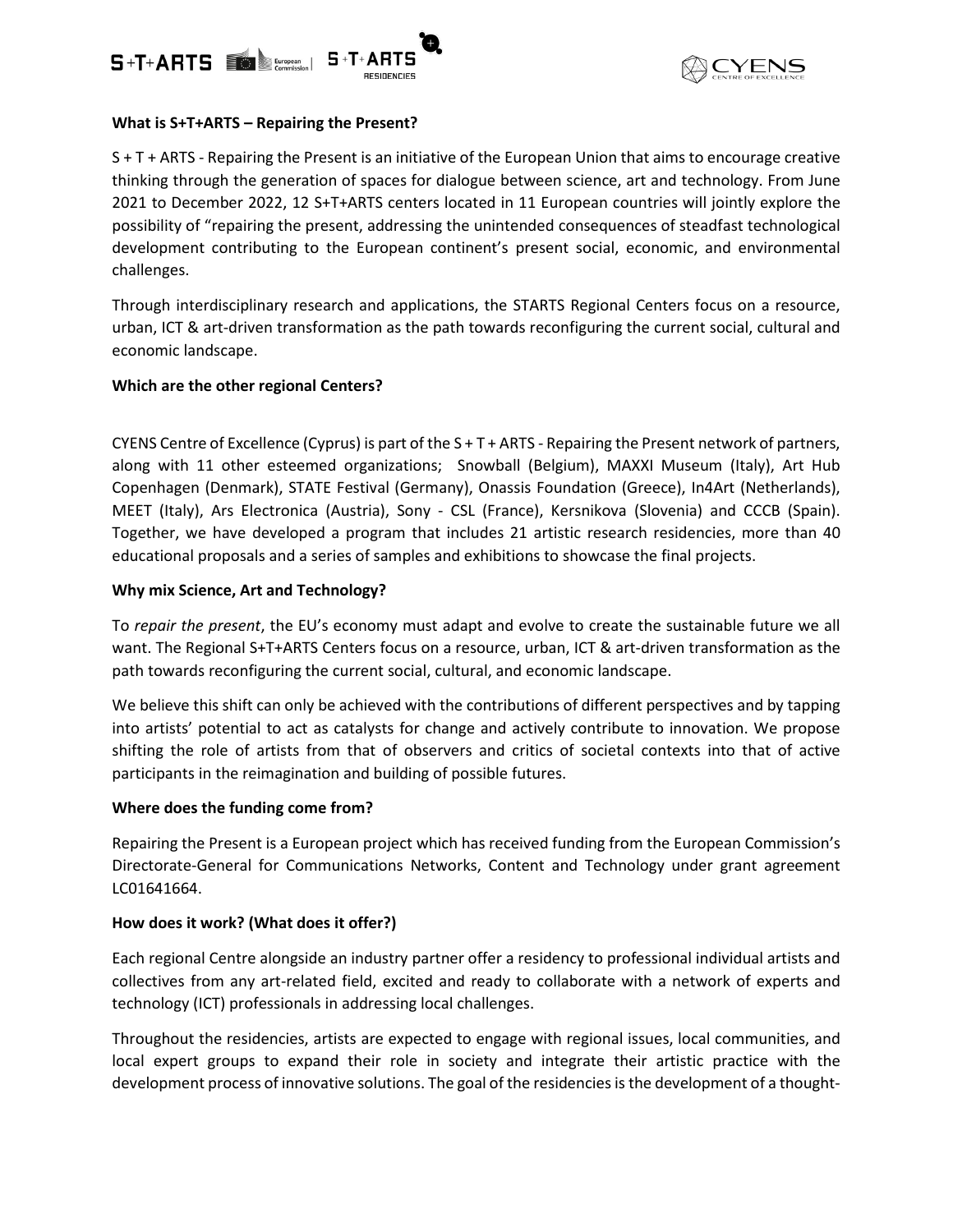



provoking hybrid between an artwork and a prototype that seamlessly bridges art and technology and proposes a solution with both functional and artistic value to a real-life issue.

## **How can the artist realize their project?**

During the six months of the residency, the artist will work with local experts and companies to design an artistic prototype that responds to the challenges posed by the project.

Each residency offers:

- Up to EUR 40.000 budget for artist fellowships to cover the artist fee and other residency-related costs (including but not limited to artwork/prototype production, transportation to joint Prototyping Park exhibitions, travel and accommodation expenses, insurance)
- Access to the regional fellowship host organization and local expert group
- Access to the Europe-wide S+T+ARTS network
- Access to new technologies and R&D departments
- Participation in Prototyping Parks showcasing the outcomes of the fellowships at MAXXI Rome, ZKM Karlsruhe, as well as at regional locations of the Regional S+T+ARTS Centers upon selection
- Visibility through high impact communication activities to promote the artistic output and its innovation spillovers (including dissemination events foreseen from July-December 2022)

### **What facilities/expertise does CYENS have to offer?**

CYENS Centre of Excellence and its industry partner PwC Cyprus will provide access to ICT/emerging technologies labs and expert consultation. PwC Cyprus will make available its Experience Centre and provide any other relevant input possible. CYENS will offer the research and technological expertise of ITICA MRG, and the Thinker Makerspace team whom will also make available the digital fabrication & prototyping tools.

The Local Expert Group network includes industry professionals that focus on sustainable development, cultural and artistic activities, eco-tourism and emerging technologies, academics from universities and cultural organizations that focus on contemporary art, media art, museology, emerging technologies, and ICT, as well as representatives from municipality authorities and public organisations with a focus on tourism, sustainability-focused strategic planning and development.

#### **What was the challenge proposed by CYENS?**

Cyprus' prevalent tourism model relies heavily on the year-round "sun and sea" narrative, overshadowing the true local human and natural assets of the country, while gradually transforming pristine habitats into artificial all-inclusive experiences. This project aspires to tap into, and critically examine the local human and natural assets (narratives/data/materials) and propose novel approaches that will contribute towards sustainable shifts in the sector of tourism.

CYENS, with the "SustainingScapes" challenge aims to develop innovative approaches and solutions for dealing with the tourism industry's footprint while promoting sustainable tourism practices.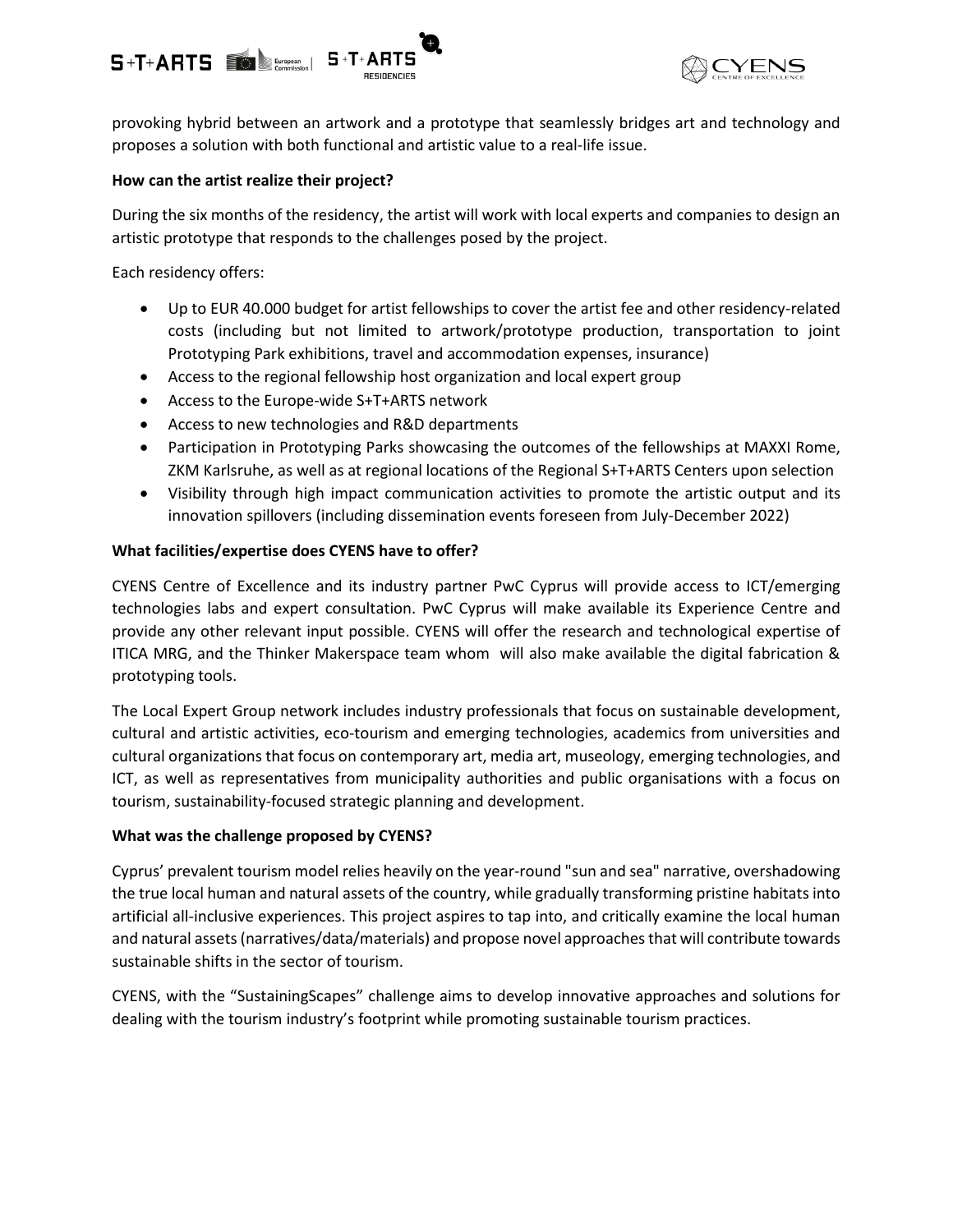



## **What to expect from the artist's final project?**

Joseph Hovadik, is an artist born and raised in France to a family of artists and currently based in Guatemala. His work spans from figurative to abstract, 2D to 3D, still to animated, mathematical to poetic. Over the course of this 6-month residency, Joseph will develop the project "Cyprus vital signs".

Standing at the intersection of art and technology, the project will explore and utilize datasets, as well as other local assets, aiming to raise awareness on the impact of human activities and specifically tourism on the island of Cyprus.

Data points collected in space and in time are an indication of the island's vitality and include various general environmental and tourism specific indicators, like tourist arrivals, hotel rates, rain and drought conditions, vegetation coverage, wildfire reports, biodiversity assessments, pollution metrics, economic indicators, cultural engagement, migration statistics etc.

Tourists, citizens and public officials will be able to engage with the artwork on digital platforms, with their user engagement data reflected proactively in the artwork, in order to be incentivized to take part in more virtuous and sustainable activities.

### **Functioning or just visual?**

Data science techniques are used to collect, curate and benefit from a wide range of datasets and select features that best discriminate and highlight the issues examined. The datasets are used for the training of artificial intelligence, machine learning and deep learning models, crafting new variables emerging from these models. These variables can be mapped into audio and visual elements, feeding into digital scenes using 3D computer graphics software, while the code developed will be also made public on GitHub. opening possibilities for collaboration and active public contribution, anchoring the artwork as a live and constantly changing tool that reveals, deliberates, and ideates on pressing issues of social and environmental sustainability relating to tourism bound realities.

#### **What's in that for the local public?**

Each year, approximately 3,5 million tourists visit Cyprus, equal to 4 times the country's population, making the tourism sector one of the main pillars of the Cypriot economy. This momentous influx of tourists also brings some negative impacts: disproportionate demands for water and energy, in a place of increased droughts and insufficient natural resources; superfluous development of built environment and infrastructures with a heavy toll on urban, rural and wildlife ecosystems; heavy carbon footprint due to air/sea transport needs. While counteracting all the negative effects of tourism in Cyprus - and in fact, other Mediterranean locales - is utopian, novel tourism practices should foster societal, economic, environmental and cultural changes towards long-term sustainability.

By making the creative journey of the artist transparent via regular updates, related activities and eventually public presentations and events, the local public will have the opportunity to get involved in this data "treasure hunt" and creative process. The public will become aware of the power of these intangible resources and will open to possibilities for collaboration and active public contribution, anchoring the artwork as a live and constantly changing tool that reveals, deliberates, and ideates on pressing issues of social and environmental sustainability relating to tourism bound realities.